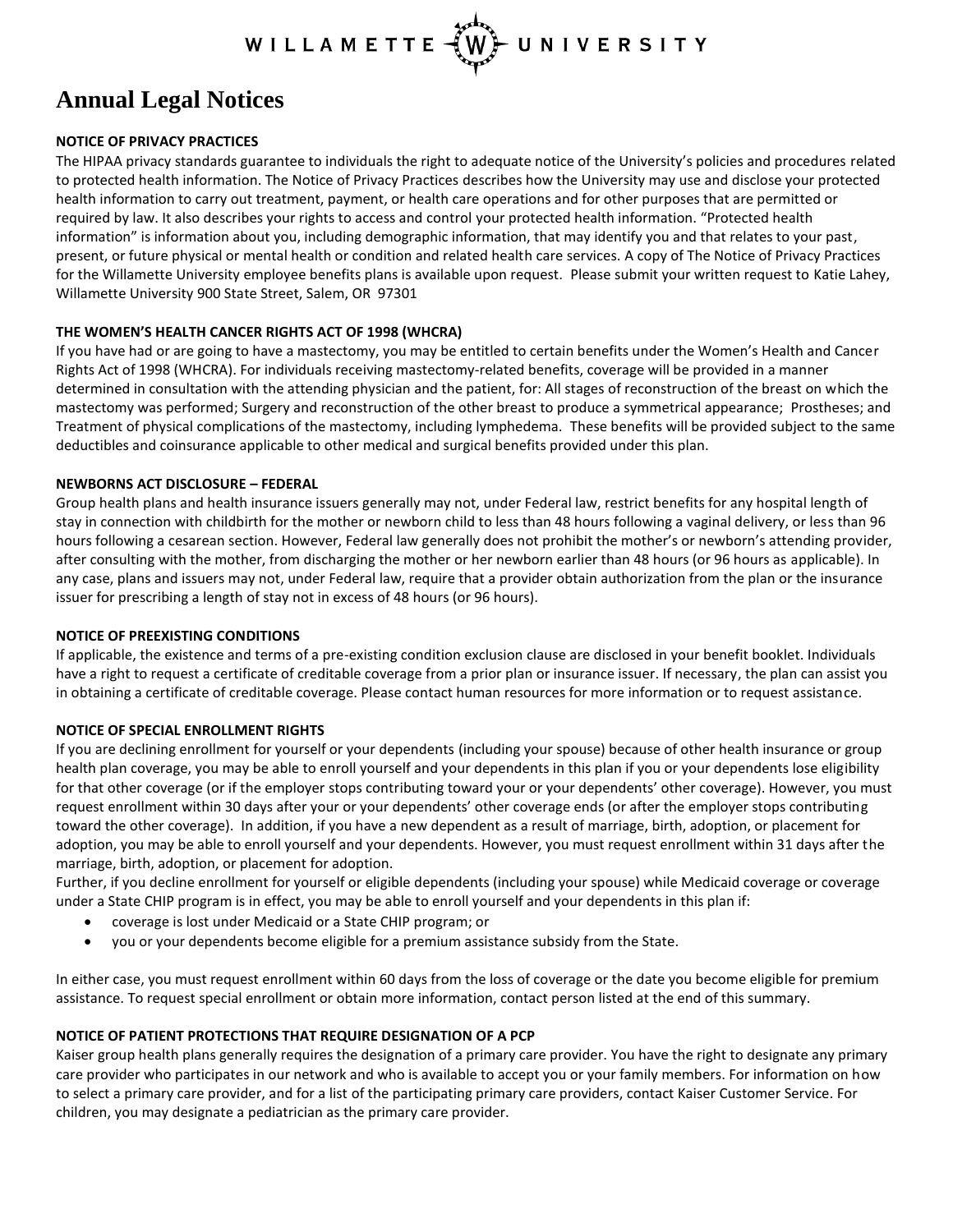### **MEDICAID AND THE CHILDREN'S HEALTH INSURANCE PROGRAM (CHIP) OFFER FREE OR LOW-COST HEALTH COVERAGE TO CHILDREN AND FAMILIES**

If you are eligible for health coverage from your employer, but are unable to afford the premiums, some States have premium assistance programs that can help pay for coverage. These States use funds from their Medicaid or CHIP programs to help people who are eligible for employer-sponsored health coverage, but need assistance in paying their health premiums. If you or your dependents are already enrolled in Medicaid or CHIP and you live in a State listed below, you can contact your State Medicaid or CHIP office to find out if premium assistance is available.

If you or your dependents are NOT currently enrolled in Medicaid or CHIP, and you think you or any of your dependents might be eligible for of these programs, you can either contact your State Medicaid or CHIP office or dial **1-877-KIDS NOW or www.insurekidsnow.gov** to find out how to apply. If you qualify, you can ask the State if it has a program that might help you pay the premiums for an employer-sponsored plan. Once it is determined that you or your dependents are eligible for premium assistance under Medicaid or CHIP, your employer's health plan is required to permit you and your dependents to enroll in the plan – as long as you and your dependents are eligible, but not already enrolled in the employer's plan. This is called a "special enrollment" opportunity, and **you must request coverage within 60 days of being determined eligible for premium assistance. If you live in one of the following States, you may be eligible for assistance paying your employer health plan premiums. You should contact your State for further information on eligibility –**

**OREGON** – Medicaid and CHIP Medicaid & CHIP Website: http://www.oregonhealthykids.gov Medicaid & CHIP Phone: 1-877-314-5678

### **STATEMENT OF ERISA RIGHTS:**

As a participant in the plan you are entitled to certain rights and protections under the employee retirement income security act of 1974 ("erisa"). Erisa provides that all participants shall be entitled to:

#### **Receive Information about Your Plan and Benefits**

- Examine, without charge, at the Plan Administrator's office and at other specified locations, the Plan and Plan documents, including the insurance contract and copies of all documents filed by the Plan with the U.S. Department of Labor, if any, such as annual reports and Plan descriptions.
- Obtain copies of the Plan documents and other Plan information upon written request to the Plan Administrator. The Plan Administrator may make a reasonable charge for the copies.
- Receive a summary of the Plan's annual financial report, if required to be furnished under ERISA. The Plan Administrator is required by law to furnish each participant with a copy of this summary annual report, if any.

**Continue Group Health Plan Coverage:** If applicable, you may continue health care coverage for yourself, spouse or dependents if there is a loss of coverage under the plan as a result of a qualifying event. You and your dependents may have to pay for such coverage. Review the summary plan description and the documents governing the Plan for the rules on COBRA continuation of coverage rights. If you have creditable coverage from another plan, you may be entitled to a reduction or elimination of exclusionary periods (if applicable) of coverage for preexisting conditions under your group health plan. You should be provided a certificate of creditable coverage, free of charge, from your group health plan or health insurance issuer when you lose coverage under the plan, when you become entitled to COBRA continuation of coverage, when COBRA continuation of coverage ceases, if you request before losing coverage or if you request it up to 24 months after losing coverage. Without evidence of prior creditable coverage, you may be subject to a preexisting condition exclusion for 12 months (18 months for late enrollees) after your enrollment date in your coverage.

**Prudent Actions by Plan Fiduciaries:** In addition to creating rights for participants, ERISA imposes duties upon the people who are responsible for operation of the Plan. These people, called "fiduciaries" of the Plan, have a duty to operate the Plan prudently and in the interest of you and other Plan participants. No one, including the Company or any other person, may fire you or discriminate against you in any way to prevent you from obtaining welfare benefits or exercising your rights under ERISA.

**Enforce your Rights:** If your claim for a welfare benefit is denied in whole or in part, you must receive a written explanation of the reason for the denial. You have a right to have the Plan review and reconsider your claim. Under ERISA, there are steps you can take to enforce these rights. For instance, if you request materials from the Plan Administrator and do not receive them within 30 days, you may file suit in federal court. In such a case, the court may require the Plan Administrator to provide the materials and pay you up to \$110 a day until you receive the materials, unless the materials were not sent due to reasons beyond the control of the Plan Administrator. If you have a claim for benefits which is denied or ignored, in whole or in part, and you have exhausted the available